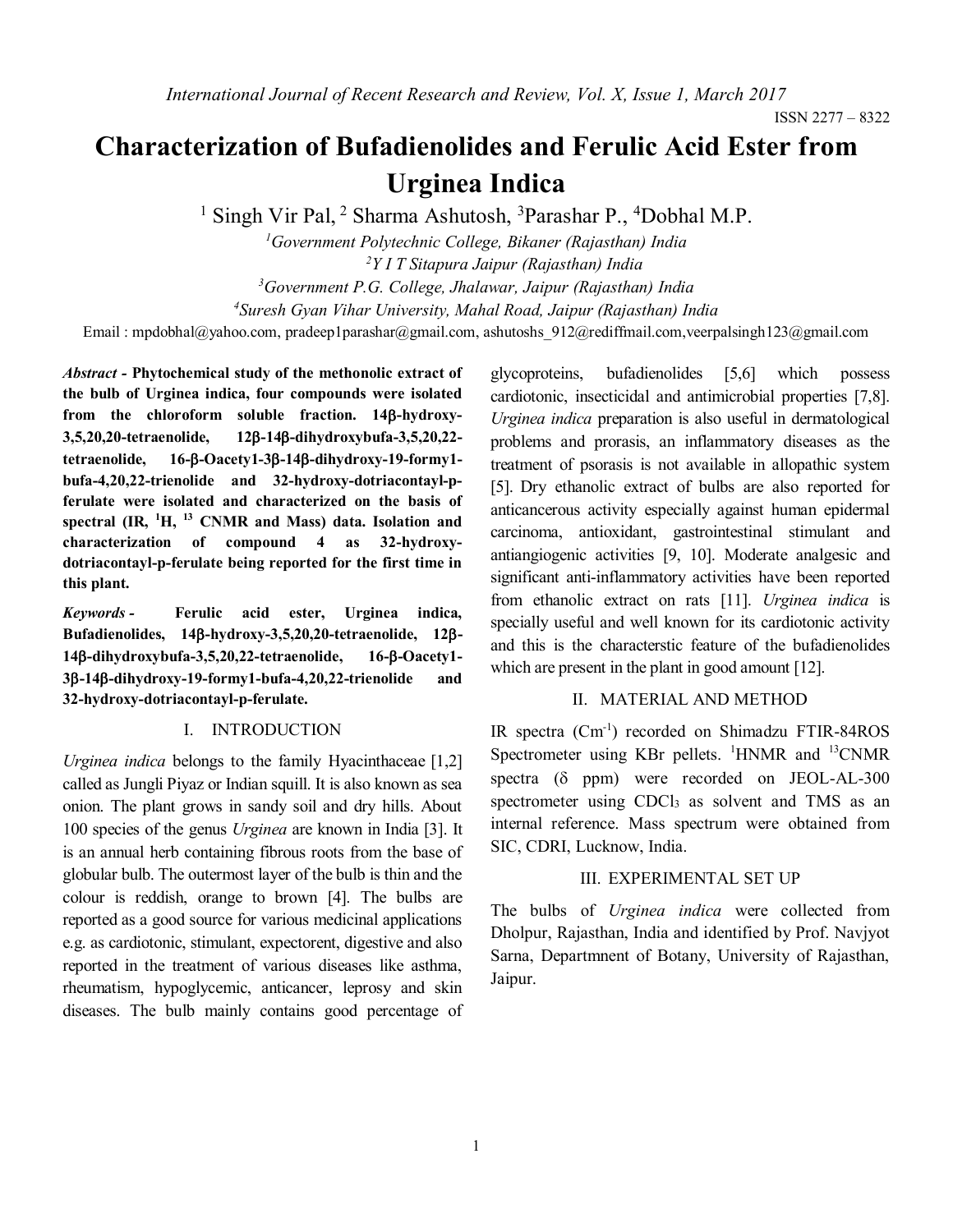## *Extraction and Isolation*

The shade dried bulbs (2.8 kg) were powdered and extracted with methanol on steam bath for 48 Hours. The extract was filtered off and solvent was removed under reduced pressure the crude extract so obtained was dissolved in chloroform. The chloroform soluble portion after removal of solvent was chromatographed over silica gel column using solvents of increasing polarity with petroleum ether as starting solvent. After that increasing ratio of ethylacetate was used and compounds 1,2,3, and 4 were isolated and characterized.

# *Isolation of Compound 1*

Elution of column with petroleum ether-ethyl acetate  $(9:1)$  yielded  $14$ - $\beta$ -O-acetylbufa-3,5,20,22-tetraenolide and purified from acetone gave cream coloured compound. The spectral studies on as UV  $\lambda$ max (CH<sub>3</sub>OH) 235 and 290 nm, IR (KBr) 3410, 1640, 1456, 1338, 1240, 1180, 1130 cm<sup>-1</sup> and mass (m/z) 366.3 (M<sup>+</sup>).

## *Isolation of Compound 2*

Compound 2 was obtained as yellow mass on elution the column with petroleum ether-ethylacetate (4:1) yielded  $12-8$ ,  $148$ -dihydroxy bufa-3,4,20,22-tetraenolide and purified by PTLC with chloroform gave yellowish amorphous compound. It showed homogenous behaviour and analysed as UV  $\lambda$ max (CH<sub>3</sub>OH) 235 and 288 nm. IR (KBr) 3340, 2910, 1645, 1460, 1300, 1235, 1160 Cm-1 and mass  $(m/z)$  382.3( $M^+$ ).

# *Isolation of Compound 3*

Elution of column with ethyl acetate yielded scillicyanosidin and purified from acetone to give white crystalline (5.6 mg) compound. The spectral studies on as UV  $\lambda$ max [M<sup>+</sup>CH<sub>3</sub>COOH-H<sub>2</sub>O] (25), 378(M<sup>+</sup> CH3COOH-H2O] (8), 368 (7), 350(12), 307(23), 91(100).

## *Isolation of Compound 4*

Compound 4 was isolated by eluting the column with ethylacetate – methanol (95:5). The molecular weight was calculated by mass spectrum,  $m/z$  658(M<sup>+</sup>).

## IV. RESULT AND DISCUSSION

Compound 1 was obtained after the elution of column with petroleum ether-ethylacetate (9:1) as cream coloured compound. Which was crystallized from acetone (4.3mg) cream coloured powder. The UV spectrum of the compound showed absorptions  $\lambda$ max (CHCl<sub>3</sub>) at 237 nm which is characterstic for a conjugated diene system [12] and at  $\lambda$ max 290 nm due to the carbonyl group of conjugated diene system [5].

In <sup>1</sup>HNMR spectrum presence of two singlets for three protons at  $\delta$  0.70 and 0.88 were observed and assigned to C-18 and C-19 methyl groups respectively. The presence of bufadienolide system containing  $\delta$ lactone ring attached at C-17 position was characterized by observing doublets, at 6.20 (*J*=9.7Hz) for one proton present at C-23position, 7.20 (d,*J*=2.7Hz) assigned for the proton at C-21 and 7.80 as a double doublet  $(J=9.6,$ 2.7Hz) assigned to the proton at C-22 position. The PMR spectrum showed signals at 5.44, 5.62, 5.93 for one proton each in the olefinic region confirming the presence of conjugated diene system (which was also confirmed by UV spectrum) for one proton each present at C-6, C-3 and C-4 positions respectively.

The <sup>13</sup>C NMR spectrum of compound 1 suggested the presence of hydroxyl group by indicating the absorption at 86.81 which is characteristic for the tetra substituted carbon with  $\beta$  orientation of hydroxyl group, confirmed by comparing the  ${}^{1}$ HNMR and  ${}^{13}$ CNMR data with the reported values. The spectral data were found in good agreement with reported value for conjugated, diene. Thus on the above basis and comparing the data with reported values compound 1 was identified as  $14\beta$ hydroxybufa-3,5,20,22-tetraenolide, which is supported by mass Spectrum  $m/z$  366. $z(M^+)$ . Thus, confirming the molecular formula  $C_{24}H_{30}O_3$ .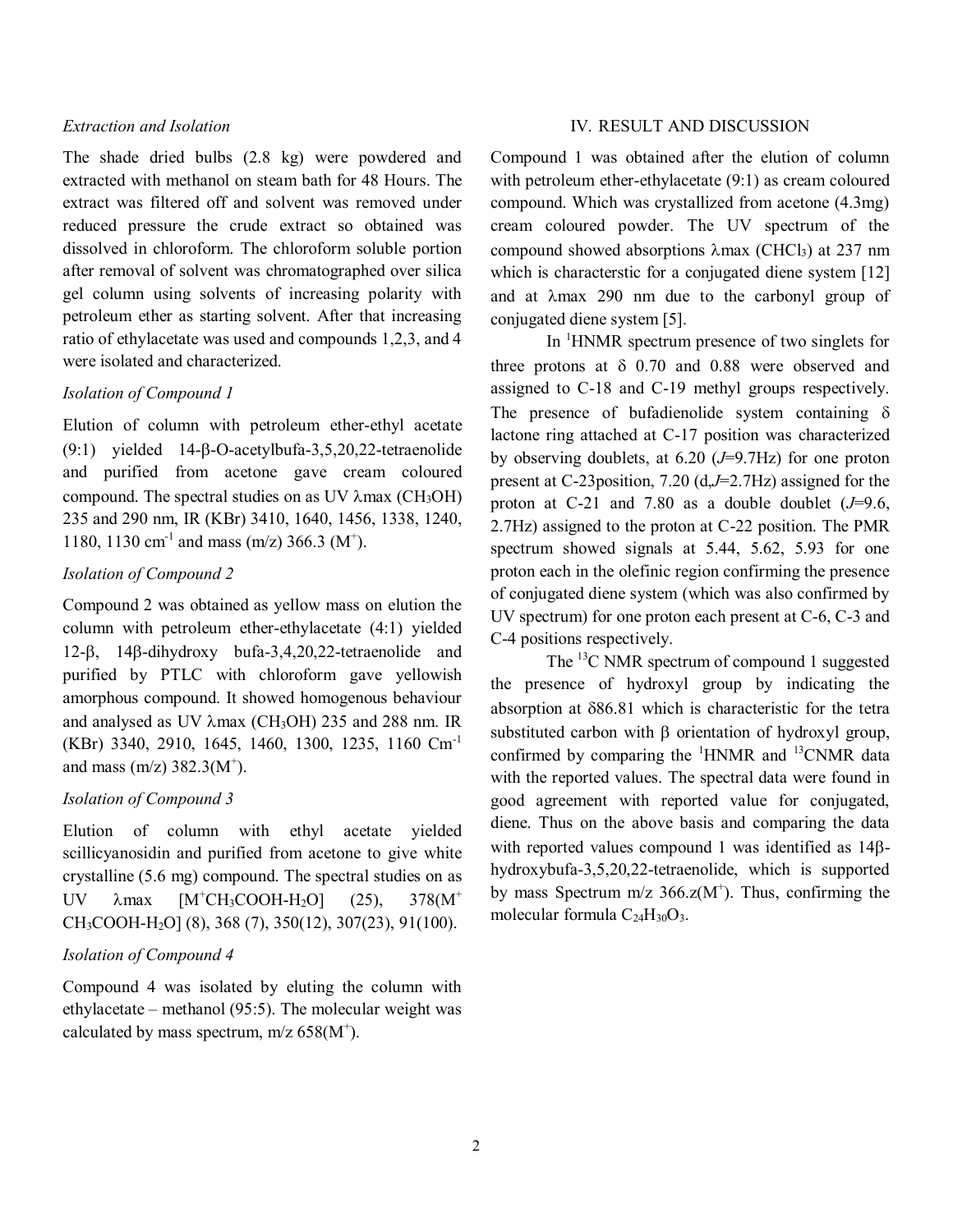

Compound 1

Compound 2 was obtained as white powder. The molecular formula was assigned on the basis of PMR, CMR and mass spectrum as  $C_{24}H_{30}O_4$  (m/z 382.3). Other prominent ions in mass spectrum were observed at m/z, 365, 342, 267 which can be explained by the loss of OH, CHCO and  $\gamma$ -pyron. In the <sup>1</sup>HNMRspectrum presence of two methyl groups was confirmed by locating the absorptions at  $0.86(s, 3H, C-18)$  and  $0.71(s, 3H, C-19)$ . The presence of lactone ring at C-17 position was confirmed by showing a multiplet at 2.50 for one proton and the geometry of the lactone ring was confirmed in  $\beta$ orientation<sup>5</sup>. The protons present as positions C-21, 22 and 23 were confirmed by the absorptions at 7.20 (d,*J*=2.7Hz), 7.78(dd, *J*=9.8,2.7Hz) & 6.21(d, *J*=9.8) for one proton each respectively. The absorption observed at 3.45 as a doublet (*J*=7.2Hz) for one proton assigned for a hydroxyl group at  $C-12$  position with  $\beta$ -orientation [13,14]. The presence of conjugated diene system was also confirmed by observing the olefinic proton at 5.60 as a multiplet, 5.88 as a doublet (*J*=9.6) and 5.38 as a triplet for one proton each attached at C-3, C-4 and C-6 positions respectively. In <sup>13</sup>CNMR two signals located at 85.78 and 77.23 clearly indicates the nature of carbon atom as quaternary and tertiary respectively.

The presence of hydroxyl groups at these positions with  $\beta$ -orientation was confirmed [15, 16] by comparing the NMR Spectra of the compound with

reported value and  $\beta$ -orientation is characteristic for most of the bufadienolides isolated from the genus Urginea. The  $\beta$ -orientation of the hydroxyl group at C-12 position was also confirmed by comparing the  ${}^{1}$ HNMR data [17-21] on the basis of above description compound 2 was identified as  $12\beta$ ,  $14\beta$  - dihydroxybufa -3, 5,20,22tetraenolide



Compound 2

Compound 3 was obtained as colourless powdered. The molecular formula for compound 3 was established as  $C_{26}H_{32}O_7$ . On the basis of FAB-MS (M/Z 457 (M+H)<sup>+</sup>, proton and carbon NMR spectra. The compound was also indicated the presence of bufadienolide by showing the absorption at 7.20 (d,*J*= 2.6Hz), 7.95 (dd,*J*= 9.8, 2.6H), and 6.17 (d,*J*= 9.8H respectively for 6.17 one proton each attached on C-21, C-22 and C-23 position respectively. Proton NMR spectrum showed the presence of an absorption at  $\delta$  0.77 (s, 3H) which was assigned for the methyl group present at C-18 position. In the NMR spectrums of title compound one more methyl group which is present in bufadienolides, the signal was not observed, but a downfield signal at  $\delta$  9.72 was observed as sharp singlet accounted for one proton, and it was assigned for the proton of –CHO group. The presence of aldehyde group was also confirmed by locating a signal at  $\delta$  202.4 and sharp peak at 1715 Cm<sup>-1</sup> in the IR spectrum of the compound. Other characteristic signals in PMR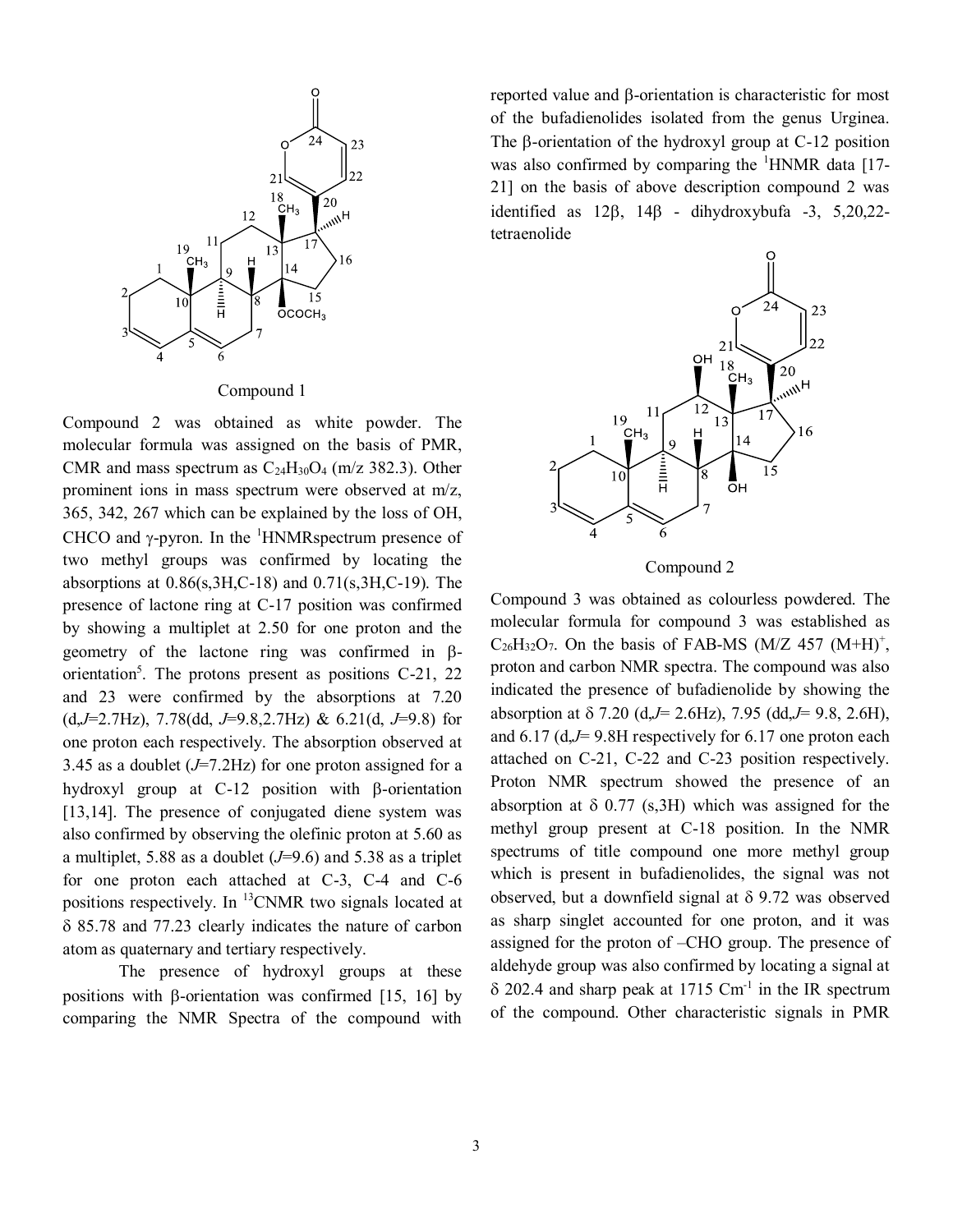spectrum were observed at 4.12 for one proton as a broad singlet and account and assigned to the proton present at position-3. The downfield shift of the proton confirms the presence of hydroxyl group attached at C-3 position. In  $13$ CNMR the characteristic signals were observed at 5.69 for one proton as a singlet confirming the presence of olefinic proton. The signals for  $C=C$  double bond was located at 130.0 and 136.9 for the carbons at C-4 & C-5 respectively. The presence of a signal at 84.0 was due to presence of a quaternary carbon containing hydroxyl group with  $\beta$ -configuration. The carbon of  $\delta$  pyrone ring resonates as  $\delta$  151.3, 150.0 and 113.6 and accounted for C-21, C-22, and C-23 respectively. The <sup>1</sup>HNMR and <sup>13</sup>CNMR data for the title compound was found in good agreement with the bufadienolide characterized earlier [21] and characterized as  $16\beta$ -acetoxy-3 $\beta$ , 14 $\beta$ dihydroxy-19-formyl-bufa-4,20,22-trienolide.



#### Compound 3

Compound 4, Elution of column with ethylacetatemethanol (95:5) afforded dotriacontanylferulate, m.p. 93°C, IR (KBr) v<sub>max</sub> (Cm<sup>-1</sup>)3450, 2920, 2840, 1715, 1690, 1620, 1600, 1590, 1500, 1050, 955 etc. Compound 4 showed  $M^+$  ion at m/z 658. Corresponding to molecular formula  $C_{42}H_{74}O_5$  which was also supported by <sup>1</sup>HNMR and <sup>13</sup>CNMR spectra. The IR spectrum of the compound confirmed the presence of hydroxyl and ester groups by observing the absorptions at 3450 and 1715 cm-1 respectively. The presence of ester group conjugated with

carbon-carbon double bond was established by the sharp absorption at  $1620$  and  $955$  cm<sup>-1</sup>. The presence of phenyl ring was supported by the absorptions at 1600, 1590 and 1500 cm<sup>-1</sup>. The <sup>1</sup>HNMR spectrum showed prominent signals for trans-ferulate moiety at  $\delta$  7.60, 7.57 and  $\delta$ 6.30, 6.26 with a coupling constant  $J=15$  Hz, confirming the trans geometry at C-7' and C-8' positions. The aromatic protons were observed at 7.06 (dd), 7.00 (d) and 6.88 (d), while in the aliphatic region broad singlet at 5.82 confirmed the presence of phenolic hydroxyl group. A sharp singlet at  $\delta$  3.92 for three protons confirmed the presence of methoxy group. Two triplets at 4.18 and 3.64 for two protons each were observed and assigned for the methylene protons attached to ester and hydroxyl groups respectively. The <sup>13</sup>CNMR spectrum is also in agreement with the above values [22]. On the basis of above spectral data compound 4 was characterized as 32-hydroxydotriacontonyl-p-ferulate.





## V. ACKNOWLEDGEMENT

The authors are grateful to Department of Chemistry, Government College Jhalawar (Rajasthan) and University of Rajasthan, Jaipur, India for providing necessary research facilities.

#### VI. REFRERENCES

- [1] Airy shaw, H.K., "A dictionary of flowering plants and frees" Willis, J.S., Edition, Cambridge University Press, Cambridge, 1966.
- [2] Deb, D.B., Dasgupta, S., Boulay, J., J. Nat. Hist Sci; 1987,84, 409
- [3] Speta, F, Hyacinthaceae; The families and genera of vascular plants vol-3, Springer-verlag, Berlin, Heidelberg, Ny.pp.261